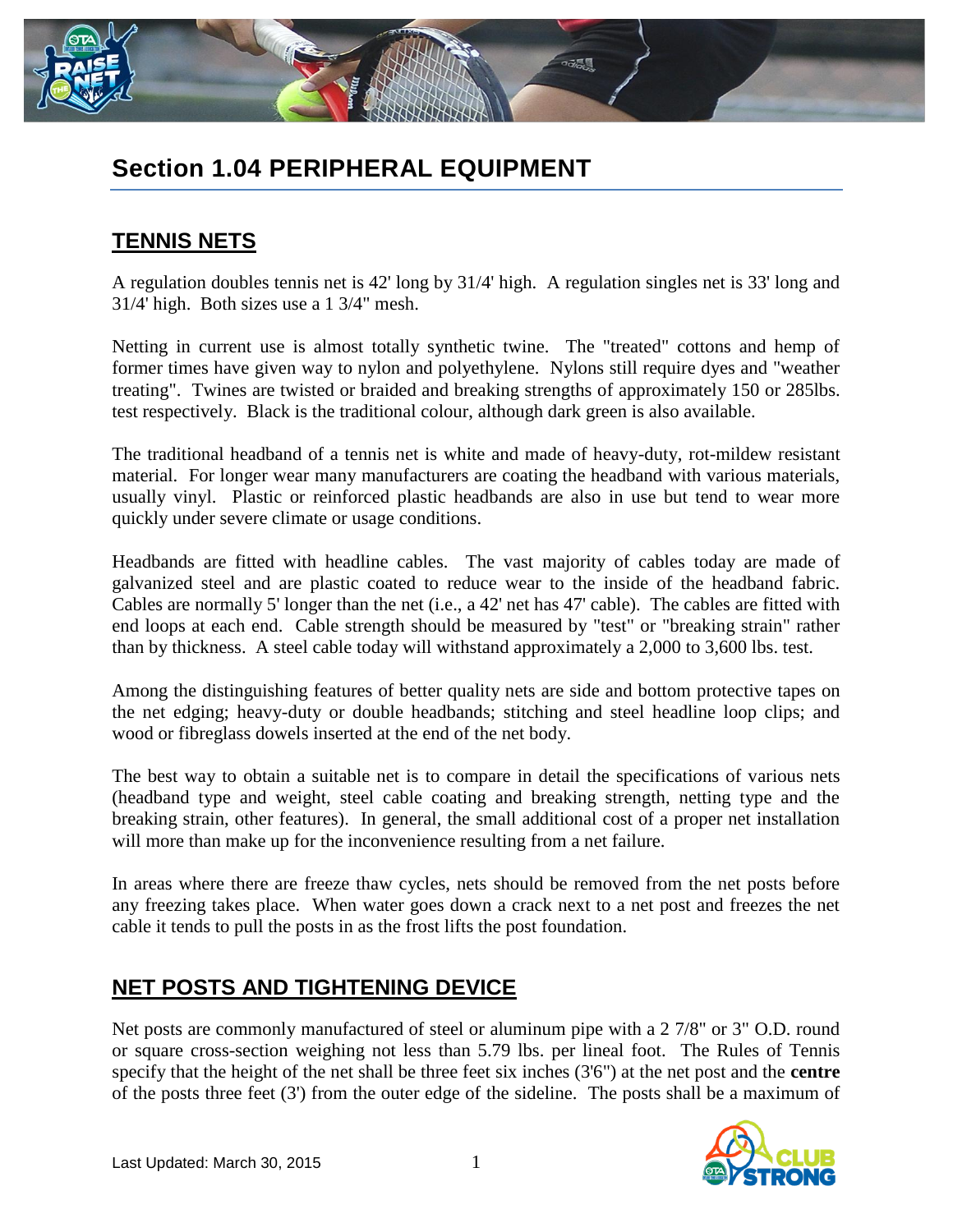

six inches(6") in diameter (or square). Posts should be forty-two feet (42') apart centre-to-centre for a singles court. Posts are often set into sleeves which extend three feet $(3')$  into a concrete footing. The footing should be a minimum of 24" in diameter (or square) by 42" deep. Foundations for net posts shall be flush with the surface of the court.

While it is not strictly in conformance with the Rules of Tennis, it is not uncommon for net posts to be 42 feet apart in the clear in order to accommodate nets which are 42 feet long. Net posts should not extend more than one inch(1") above the net cable to avoid possible interference with balls hit from outside the sidelines.

Net posts must be equipped with a tightening device, preferably within the post itself or having minimum projection outside the post, to prevent a potential hazard to the player. Where net posts have protruding handles, the net cable can be adjusted so that the handle extends downward, parallel with the net post, while the net is at the proper height. Caution: Lever-type net tightening devices are no longer being manufactured. Due to a number of injuries resulting from such tighteners, replacement with a reel or ratchet-type net tightener (with removable handle) is recommended.

#### **MAINTENANCE EQUIPMENT**

All courts require maintenance and thus specialized equipment. Obviously porous surfaces such as har-tru or clay require substantially more maintenance and equipment that non-porous surfaces (hard).

**Porous Surfaces** generally require the following pieces of equipment.

**Rollers** - frequent rolling keeps the surface intact and the court level. Either 400 to 600 pound hand rollers or 1000 pound motor driven rollers should be used.

**Drag Brushes** - courts should be dragged before rolling or whenever the playing surface has been scuffed up. Good drag brushes have two handles and a brush which is six feet wide.

**Brooms** - two types of brooms are frequently needed. An 18" hard bristle push broom for smoothing areas which have already been rolled and a conventional household broom for sweeping lines. Dedicated line sweepers can also be obtained for the latter purpose.

**Non-Porous** courts also require some maintenance although these needs are very much reduced. For most community clubs this equipment is limited to court drying equipment (such as a rol-dri) and soft bristle push brooms to occasionally clean accumulated dirt and debris off the playing surface.